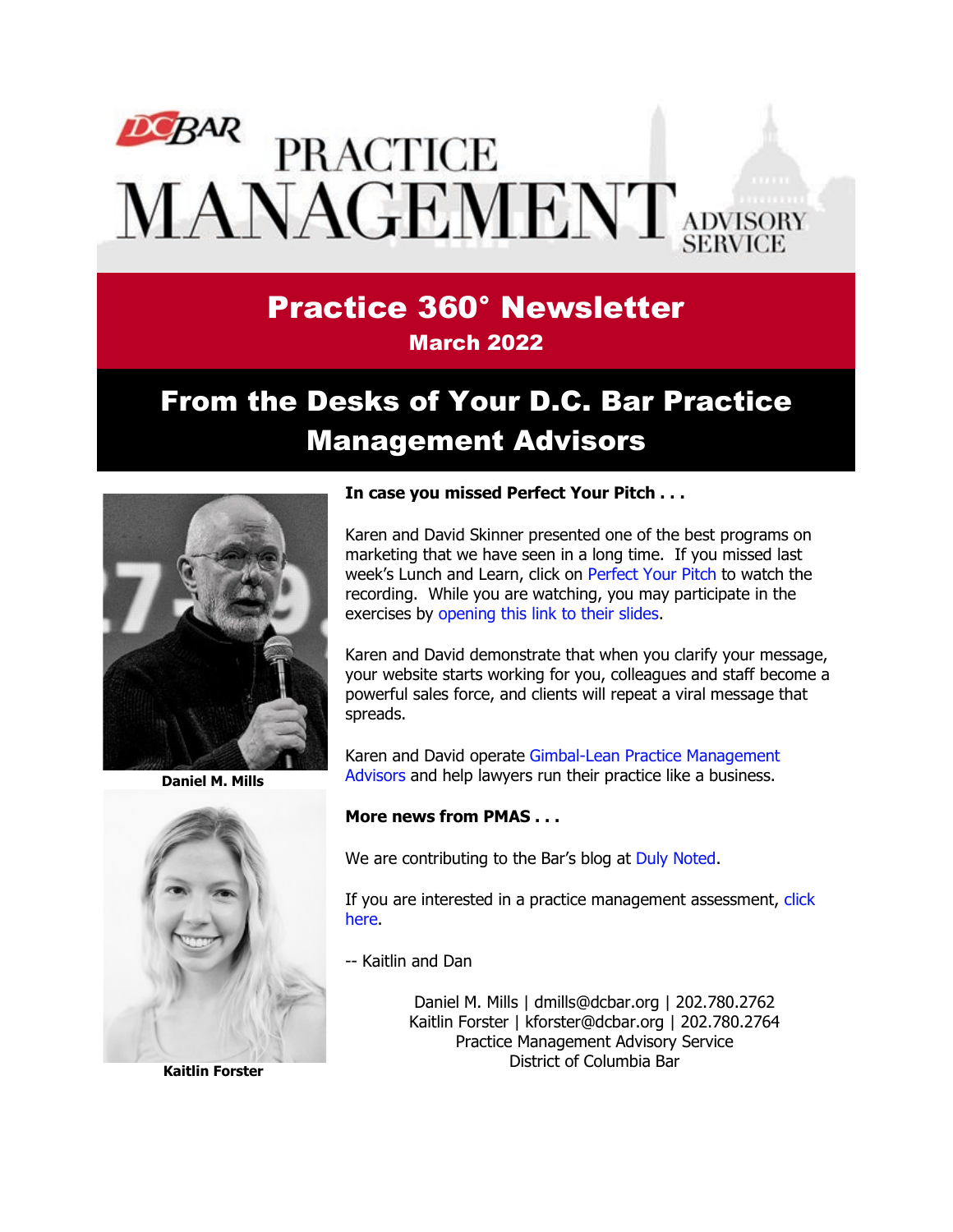#### Lunch and Learn



**All Lunch and Learn programs begin at Noon on Zoom.**

Register for any or all at [lunchandlearn@dcbar.org](mailto:lunchandlearn@dcbar.org?subject=Lunch%20and%20Learn)

**March 10, 2022** The Practical Use of e-signing with DocuSign: How Can DocuSign Help a Law Firm Manage Agreements?

Read more at **[Small Firm Lunch](https://www.dcbar.org/for-lawyers/practice-management-advisory-service/courses-and-trainings/small-firm-lunch-and-learn-series?utm_source=Real%20Magnet&utm_medium=INSERT_CHANNEL&utm_campaign=INSERT_LINK_ID) and [Learn Series](https://www.dcbar.org/for-lawyers/practice-management-advisory-service/courses-and-trainings/small-firm-lunch-and-learn-series?utm_source=Real%20Magnet&utm_medium=INSERT_CHANNEL&utm_campaign=INSERT_LINK_ID)**

All programs begin at Noon. You may attend by Zoom video conference. Register for any or all [here.](https://www.dcbar.org/for-lawyers/practice-management-advisory-service/courses-and-trainings/small-firm-lunch-and-learn-series?utm_source=Real%20Magnet&utm_medium=INSERT_CHANNEL&utm_campaign=INSERT_LINK_ID) **[Register](https://dcbar.inreachce.com/Details/Information/5721c831-99ac-48a0-aac9-53e790042601)**

**March 24, 2022** Negotiation Essentials

**[Register](https://dcbar.inreachce.com/Details/Information/bdb76b0e-1155-4dc2-b232-3d0a221365db)**

The Lunch and Learn Series is [here.](https://www.dcbar.org/for-lawyers/practice-management-advisory-service/courses-and-trainings/small-firm-lunch-and-learn-series?utm_source=Real%20Magnet&utm_medium=INSERT_CHANNEL&utm_campaign=INSERT_LINK_ID) New programs are added regularly. Recordings and materials from recent programs are [here.](https://www.dcbar.org/for-lawyers/practice-management-advisory-service/courses-and-trainings/small-firm-lunch-and-learn-series/past-lunch-and-learn-programs?utm_source=Real%20Magnet&utm_medium=INSERT_CHANNEL&utm_campaign=INSERT_LINK_ID) If you have an idea for a program, let us know at: [lunchandlearn@dcbar.org.](mailto:lunchandlearn@dcbar.org)

And if you missed *How to Detect, Mitigate, and Respond to a Cyber Attack* with Rob Saland, Are You Lawyering or Laboring with Maddy Martin, How Hive Mind Can Help Your Law Firm with Sara Kropf, Pratibha Agarwal & Jane Lemley, A Higher Bar: How to Exceed Client **Expectations in a Virtual World** with Tim Bedford of Ruby.com, Protect Your Law Firm from the Biggest Security Threats of 2021 with Tom Lambotte, What Small Firm Lawyers Need to Know about Malpractice & Cyber Insurance with Mark Lefever, Local SEO for Law Firms with Casey Meraz, Automating Billing and Accounting for Lawyers with Deborah Schaefer, Write Your Marketing Plan Now with Mary Ellen Hickman, 20 Ways to Increase You Firm's Online Visibility with Annette Choti, Next Level Online Oral Communication & Advocacy Skills with Christine Clapp, *Collaborative Law Practice* with Alice Ahearn & Emily Baker, the 5 Most Common Trust Accounting Mistakes with Tom Boyle, or any other programs this year, here are the [recordings and materials.](https://www.dcbar.org/for-lawyers/practice-management-advisory-service/courses-and-trainings/small-firm-lunch-and-learn-series/past-lunch-and-learn-programs?utm_source=Real%20Magnet&utm_medium=INSERT_CHANNEL&utm_campaign=INSERT_LINK_ID)

### Basic Training & Beyond



**Here is how to start, grow and manage a law firm in a large, urban market during a pandemic.** Our monthly [Basic Training & Beyond](http://www.mmsend31.com/link.cfm?r=zvkjaWqFFUTRz65Avl-Ftw%7E%7E&pe=c3ph7NU-Re1l6uj-xoZC_Nqnf2HGTrpIRRfl_qZmlgZN_I06rShTZ-AlGs0Wp7CGgKUozsdU2izsioLhmXaRbg%7E%7E&t=prXb-jowJMuBRf73r4YKRA%7E%7E)**,** is set for March 16 and 23  $(9:15 a.m. - 4:30 p.m.)$ 

We will meet by Zoom videoconference. [Register here.](http://www.mmsend31.com/link.cfm?r=zvkjaWqFFUTRz65Avl-Ftw%7E%7E&pe=BxjSlIjTK_3i3Os02s37pODjnSEaSaIBfLm0UarKy-K07-G29KY0F7SoVNdKQgSYIVrXVvuyFBcMiPY5X35JOA%7E%7E&t=prXb-jowJMuBRf73r4YKRA%7E%7E)

This program has been presented 292 times for more than 4,000 lawyers over the last fourteen years and many have launched and are operating small law firms. We keep in touch with many small firms and what we learn informs the content for this program.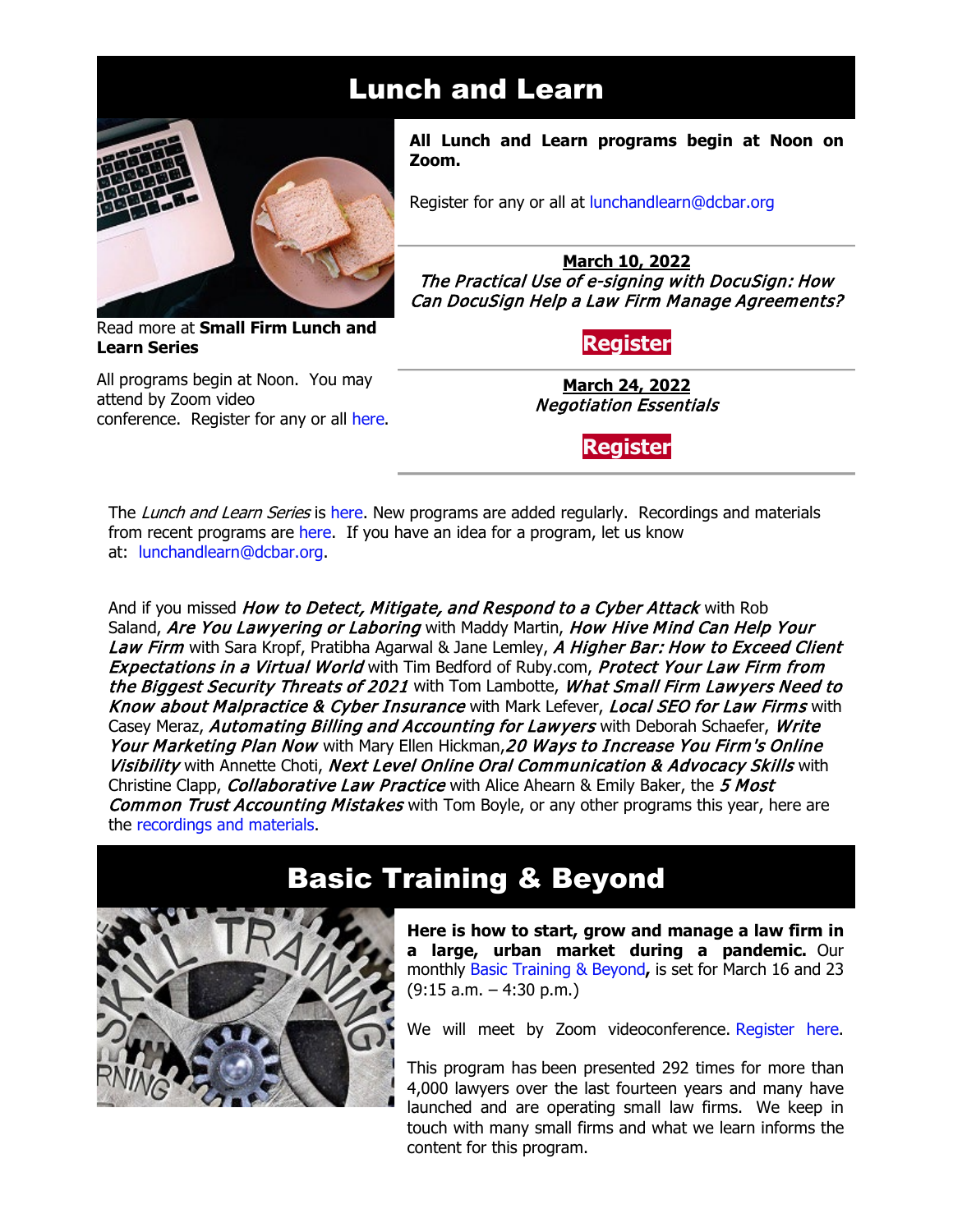#### Managing Money



#### PMAS Calendar

#### **March 2022**

**March 10** – The Practical Use of esigning with DocuSign: How Can DocuSign Help a Law Firm Manage Agreements? **March 16** – Day 1 of Basic Training & Beyond **March 21** – Managing Money **March 23** – Day 2 of Basic Training & Beyond **March 24** – Negotiation Essentials

Learn how to onboard a new client by creating the appropriate fee agreement; make the proper entries onto the client ledger and trust account, when needed; track the established earning mechanism; and make proper entries in the firm's operating or business account.

Our next Managing Money program is set for March 21, 2022, 9:00am - 12:30pm.

[Register for an upcoming session or schedule a session](https://www.dcbar.org/for-lawyers/practice-management-advisory-service/courses-and-trainings/managing-money?utm_source=Real%20Magnet&utm_medium=INSERT_CHANNEL&utm_campaign=INSERT_LINK_ID)  [for your firm here.](https://www.dcbar.org/for-lawyers/practice-management-advisory-service/courses-and-trainings/managing-money?utm_source=Real%20Magnet&utm_medium=INSERT_CHANNEL&utm_campaign=INSERT_LINK_ID) 

## PMAS Links and Free Downloads

[Law Firm Management Assessment \(Self-Check\)](https://www.dcbar.org/for-lawyers/practice-management-advisory-service/practice-tips-and-compliance/self-check?utm_source=Real%20Magnet&utm_medium=INSERT_CHANNEL&utm_campaign=INSERT_LINK_ID)

[Small firm legal trends and compensation reports](https://www.dcbar.org/for-lawyers/practice-management-advisory-service/courses-and-trainings/basic-training-beyond/basic-training-beyond-supplements?utm_source=Real%20Magnet&utm_medium=INSERT_CHANNEL&utm_campaign=INSERT_LINK_ID)

[e-Manual for Basic Training & Beyond](https://districtofcolumbiabar-my.sharepoint.com/personal/dmills_dcbar_org/_layouts/15/onedrive.aspx?id=%2Fpersonal%2Fdmills%5Fdcbar%5Forg%2FDocuments%2FMy%20Documents%2FDMM%2FBasic%20Training%2FManual%202022%2FeManual%202022%2Epdf&parent=%2Fpersonal%2Fdmills%5Fdcbar%5Forg%2FDocuments%2FMy%20Documents%2FDMM%2FBasic%20Training%2FManual%202022&ct=1646156095047&or=Outlook%2DBody&cid=41A5C7FA%2D19DB%2D4C9D%2DB9C6%2D9A0291B219BD)

[More PMAS programs](https://www.dcbar.org/for-lawyers/practice-management-advisory-service/courses-and-trainings?utm_source=Real%20Magnet&utm_medium=INSERT_CHANNEL&utm_campaign=INSERT_LINK_ID)

| <b>Ethics</b>                                                                                           | <b>COVID Resources</b>                                                                                                          |
|---------------------------------------------------------------------------------------------------------|---------------------------------------------------------------------------------------------------------------------------------|
|                                                                                                         |                                                                                                                                 |
| Here is new ethics guidance<br>on Lawyer-Directors                                                      | Coping During COVID-19: You Are Not Alone (D.C. Bar,<br>Lawyer Assistance Program)                                              |
| <b>Representing Entity-</b><br><b>Clients, Legal Ethics Opinion 382.</b>                                | COVID-19 and Well-Being (D.C. Bar, Lawyer Assistance<br>Program)                                                                |
| <b>Other Events</b>                                                                                     | Well-Being Tips for Working at Home (D.C. Bar, Lawyer<br>Assistance Program)                                                    |
| For the results of the groundbreaking<br>study on attorney mental health and<br>well-being, click here. | <b>Bracing for the Unexpected: Disaster Preparedness for</b><br><b>Lawyers</b> (D.C. Bar, Practice Management Advisory Service) |
| <b>Continuing Legal Education programs</b>                                                              | <b>Quick Start Guide to Launching a Firm During the</b><br><b>Pandemic</b> (D.C. Bar, Practice Management Advisory              |
| <b>Communities Events</b>                                                                               | Service)                                                                                                                        |
| <b>Pro Bono Center training programs</b>                                                                | New Law Firm Quick Start Technology Guide (D.C. Bar,<br>Practice Management Advisory Service)                                   |